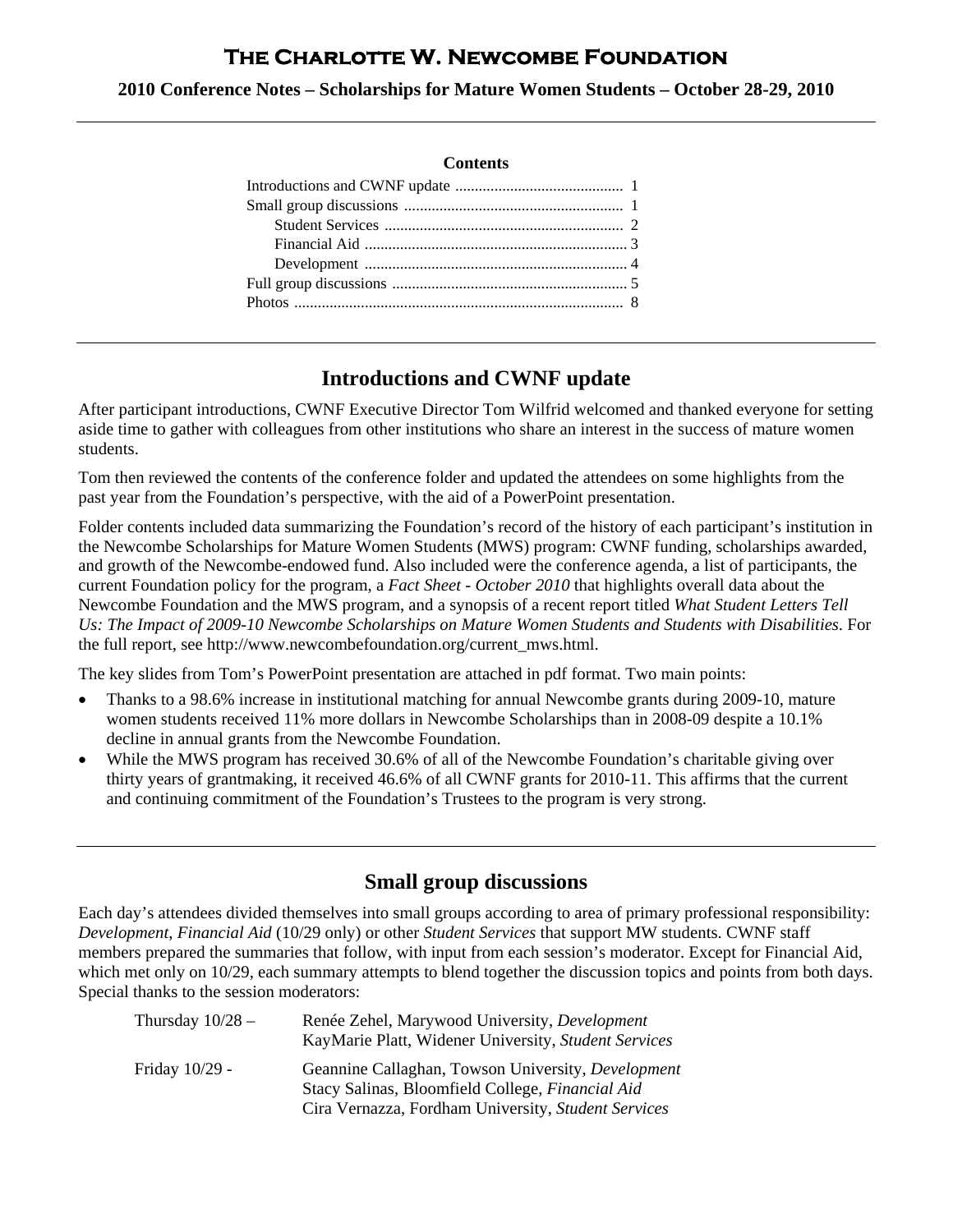## **Small groups – Student Services**

Financial literacy

- Financial literacy was raised as a growing problem for mature women students, even at institutions where they are eligible for discounted tuition. Many do not know or understand the extent of their debt and recklessly take out loans. While there is a need for education about debt management, when such opportunities are offered they tend to be sparsely attended.
	- o Some institutions use the free online resource offered by The National Endowment for Financial Education (www.nefe.org) to help students plan for funding higher education and to manage debt after graduation.

#### Shifts in adult student population

- Several participants mentioned that the average age of mature adult students is getting younger.
- Others reported a growing number of mature women students who are enrolled full-time and attributed it to the high unemployment rate.
- Others expressed concern that some adult students are taking heavy course loads to qualify for larger loans. As a result, more students are failing or not completing courses.
- Others voiced concern about an apparent increase in the numbers of students with serious mental health issues. Some women have a history of enrolling at an institution, leaving when their illness becomes acute, and enrolling elsewhere.
	- o Access to psychiatric clinics and counseling services for students vary. At one institution where returning students receive tuition discounts, they are referred to community resources for psychiatric treatment and are not served through university resources.
	- o Schools participating in the Yellow Ribbon program are serving larger numbers of veterans (mostly men to date) and expect to serve some with PTSD and traumatic brain injury.

#### Creating community among mature women students and connecting them with the institution

- One participant stated, "It's hard to get adults together, period."
- Some institutions celebrate non-traditional student week and advocate for offices such as the career center to remain open late. Others combine adult undergraduate and graduate student populations into one student organization as a unified cohort.
- At the University of Scranton, initial advising sessions are scheduled for at least one hour to allow time to review all the information a student will need for an auspicious start.
- Rider University holds workshops that offer help on writing scholarship essays. (See Rider's June 2009) Spotlight feature on the Newcombe website for a detailed description.)
- Through its Mary I. Bunting Program, Rutgers/Douglass offers current mature women peer advisors, a spring forum series, their own special lounge, and a vital alumnae organization. (See Rutgers's April 2009 Spotlight feature on the website for a detailed description.)
- Elizabethtown College offered "Career Boot Camps" to returning adult students for the first time last year. As a result, the career center staff is more responsive to the needs of this population.
- To prevent student academic crises, some institutions use early warning systems, learning contracts, and "intrusive" advising.
- Fordham University holds a mandatory career workshop on a Friday evening for current Newcombe Scholars, encouraging participants to create informal community. (See Fordham's May 2009 Spotlight feature on the website for a detailed description.)
- The New School hosts a well-attended Scholarship Breakfast annually. Several generate good annual attendance at other times: e.g., Kean University on Sunday afternoon and Rider on a spring evening.
- Columbia University will hold a reception for current and alumni Newcombe Scholars this spring.
- Some institutions offer credit courses that address specific needs of returning students.
- Other ideas: institution-specific Facebook pages for Newcombe Scholars, Newcombe alumnae mentoring current Scholars electronically or in person.

#### Services for adult students taking courses online

- The New School is noticing a growing online population. Many of these individuals take classes on campus as well, and enroll in online classes in order to obtain additional credits. The writing center, the counseling center, and crisis management will soon be available to online community.
- Elizabethtown College contracts with SMARTHINKING.com for online tutoring.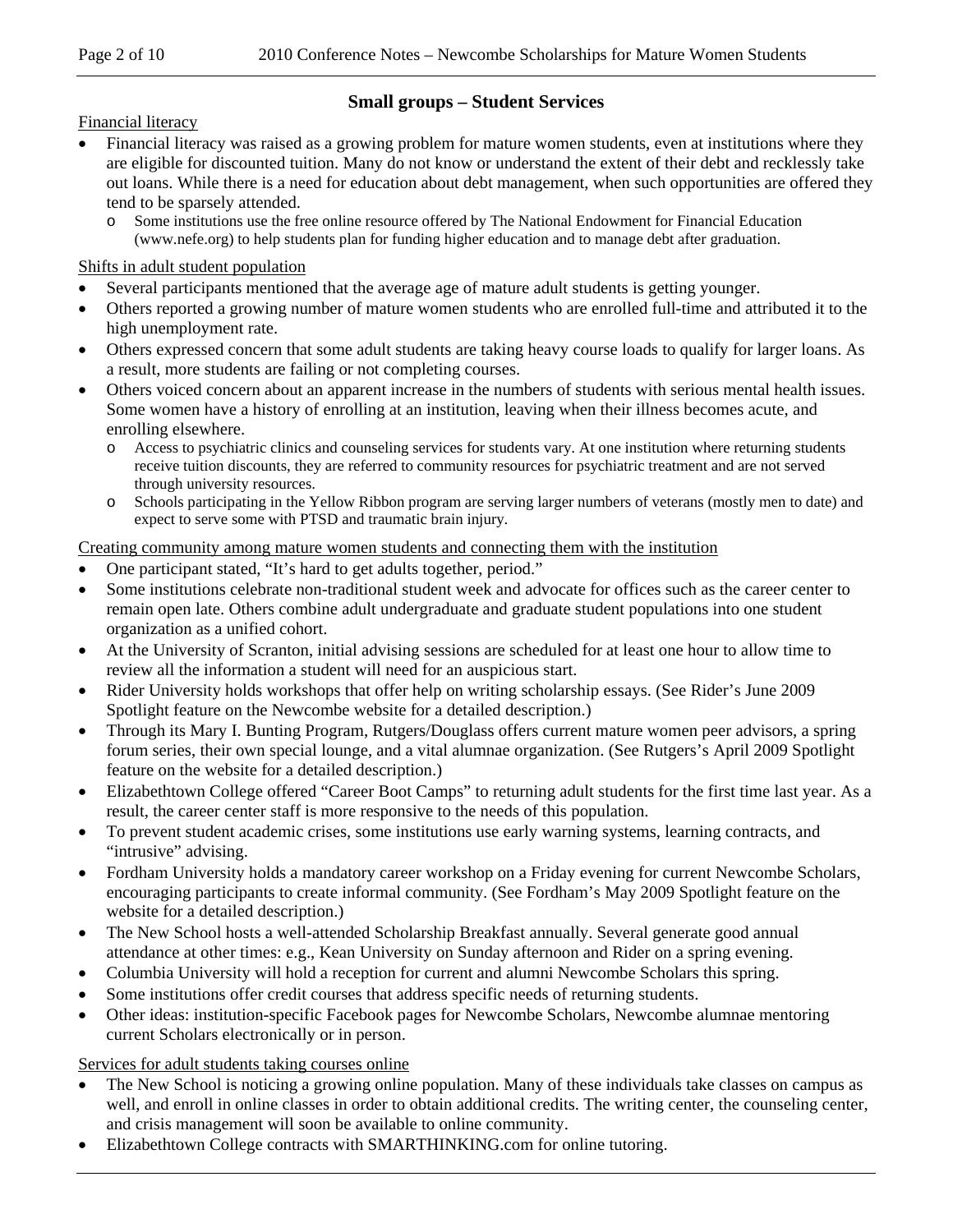## **Small group – Financial Aid**

Student need

 There was general agreement that the need for aid among mature women students has not lessened. Instances in which students reach allowable loan limits appear to be increasing.

Various institutional approaches to awarding Newcombe Scholarships

- At some institutions, the award of scholarships is fully integrated with Financial Aid, with the FA staff identifying aid applicants who are most appropriate for Newcombe Scholarships (and others).
- At some institutions, the scholarship selection process is completely separate from Financial Aid. Students apply separately for scholarship consideration and are reviewed by a scholarship committee in relation to the criteria of each potentially applicable scholarship.
- At many others, a scholarship application is required but Financial Aid has a significant role in the screening and selection process.
- Some institutions award all Newcombe Scholarship funds in a single process for the coming academic year, while others reserve some funds for spring awards to new students or students whose circumstances have changed.
- Some institutions award equal size scholarships to all recipients. Others award one equal amount to FT recipients and a different equal amount to PT recipients. Some institutions determine awards student-by-student on the basis of individual financial need assessment.

#### Encouraging scholarship applications

- Those present from institutions that use scholarship applications reported on their practices for ensuring the largest possible volume of applications from mature women students. The following practices were reported as being somewhat effective:
	- o Notify eligible students via letter or email, with application
	- o Email blast to all students
	- o Advertising
	- o A scholarship catalog
	- o Giveaways, such as bookmarks
	- Making application easy, such as online

Evaluating scholarship candidates

- Those present generally agreed that the Expected Family Contribution (EFC) has limited value in assessing the true financial situation of adult students; a look at individual circumstances often evidences a greater level of need than the FAFSA numbers do.
- Some institutions find it valuable to use an interview as part of the scholarship selection process, although it is at times very difficult to rank-order students who face different sets of challenges in their pursuit of a degree.

#### Student thank-you letters

- Student thank-you letters were discussed at some length. Some institutions consider it consistent with their institutional mission to require that each scholarship recipient write a thank-you letter to each scholarship donor. Others suggest or encourage them but don't require them.
	- o The Newcombe Foundation asks institutions to encourage students to write, but considers it very important that letters be authentic expressions in the student's own voice.
- Different institutions provide different degrees of guidance and assistance for the writing process.

CWNF reporting

- There was general agreement that the Newcombe Foundation's annual request for individual student GPAs is consistent with FERPA, as the recipients are not identified. However, some institutions require that scholarship recipients convey in writing their authorization to the institution to share such information with the scholarship donor.
- There was also general agreement that the Newcombe Foundation's requests for reports have become increasingly user-friendly in recent years. [Suggestions for improvement are always welcomed.]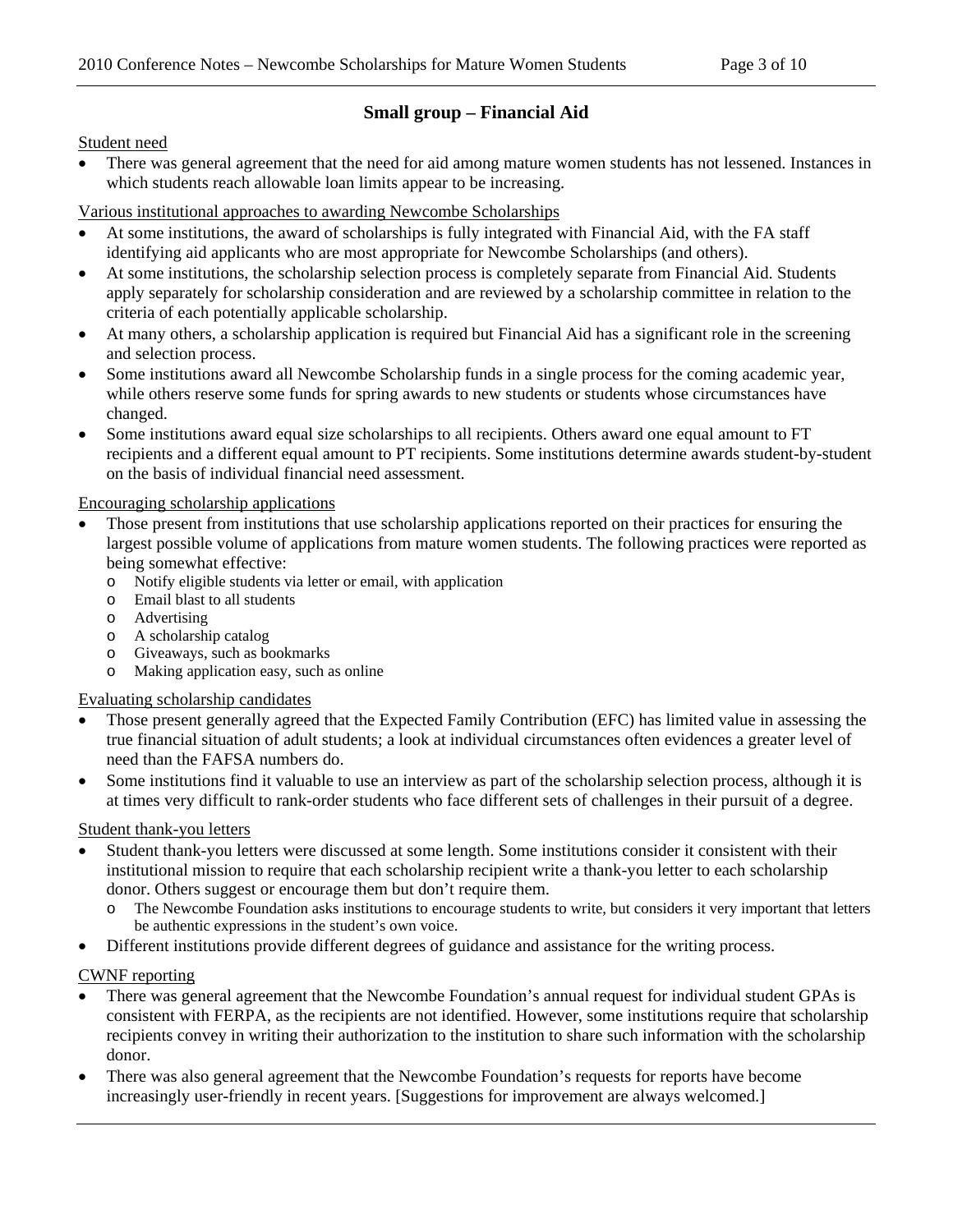## **Small groups - Development**

CWNF institutional match

 There was general agreement that the Newcombe Trustees' requirement for institutions to match their Newcombe endowment challenge grants has helped elevate the Newcombe Scholarship program among development priorities. Development staff resources are focused on achieving the match, and the challenge helps to infuse a sense of urgency into the case for giving to this purpose.

Strategies for finding matching funds and building Newcombe-endowed funds

- Appeal to former Newcombe Scholars. Most former Newcombe recipients are not major gift prospects, as they enter service professions and are burdened with debt and family responsibilities. Several institutional solicitations have generated high participation rates at modest giving levels.
	- La Salle University has created a Women's Giving Circle that reaches out to recipients from 30 years.
	- o The University of Pennsylvania, among others, attempts to form strong connections among past and present Newcombe recipients and others through special events.
	- o A survey to collect information and reconnect with former recipients could be useful. CWNF staff will work on developing a survey to address the interests of both the Foundation and institutional partners.
- Develop a "leadership council" of alumni and parents that asks for an annual gift commitment for the Newcombe program. At Saint Joseph's University, this has led to several multi-year gifts.
- Tap non-Newcombe alumnae who are successful and interested in supporting other women.
- Include the Newcombe challenge grant in the institution's comprehensive capital campaign.
- Develop a cohort of women in business who are in a position of influence at local companies and who, after hearing the stories of Newcombe Scholars and the program that supports them, are attracted to the idea of educating and empowering mature women. One company has fifteen women whose checks to Rider University's Newcombe Endowed Fund were matched by the company. Mentoring is an outgrowth of this effort, with successful women helping mature women students focus on academic success and/or a career path.
- Identify the "Top Women Under…" in specific regional areas (Top 20 under 20, Top 30 under 30, Top 40 under 40, etc.) Often these women support the general cause of women and have the capacity to give, as well as the inclination.
- Create a video based upon a story of a woman's/family's success, as is being done at Misericordia to promote their Women with Children program.
- Encourage senior citizens who audit courses on campus to donate to the Newcombe program. At The New School, life-long learners have found the Newcombe program appealing.
- Use the Newcombe website and the CASE award video to promote the value of the Newcombe Scholarship programs. Invite Newcombe Foundation staff to meet with potential donors.
- Tap a local community foundation for scholarship support. There may be donor-directed funds that may be interested in meeting the match, especially when presented as a challenge.
- Tell a local business, such as a bank, about the Newcombe scholarship program. Gannon University has been very successful with one supportive bank whose contact person is a woman.
- Speak to local vendors. Since the Newcombe program supports many local women who patronize them, appeal for support from local businesses.
- Invite women faculty members to support Newcombe Scholars. This has met with some success but not as much as anticipated.
- Begin a Mother's Day campaign. Hunter has a very successful program asking for donations in honor of a mother or loved one.
- Take advantage of an already-planned fundraising event by asking that the Newcombe matching challenge be included as a beneficiary.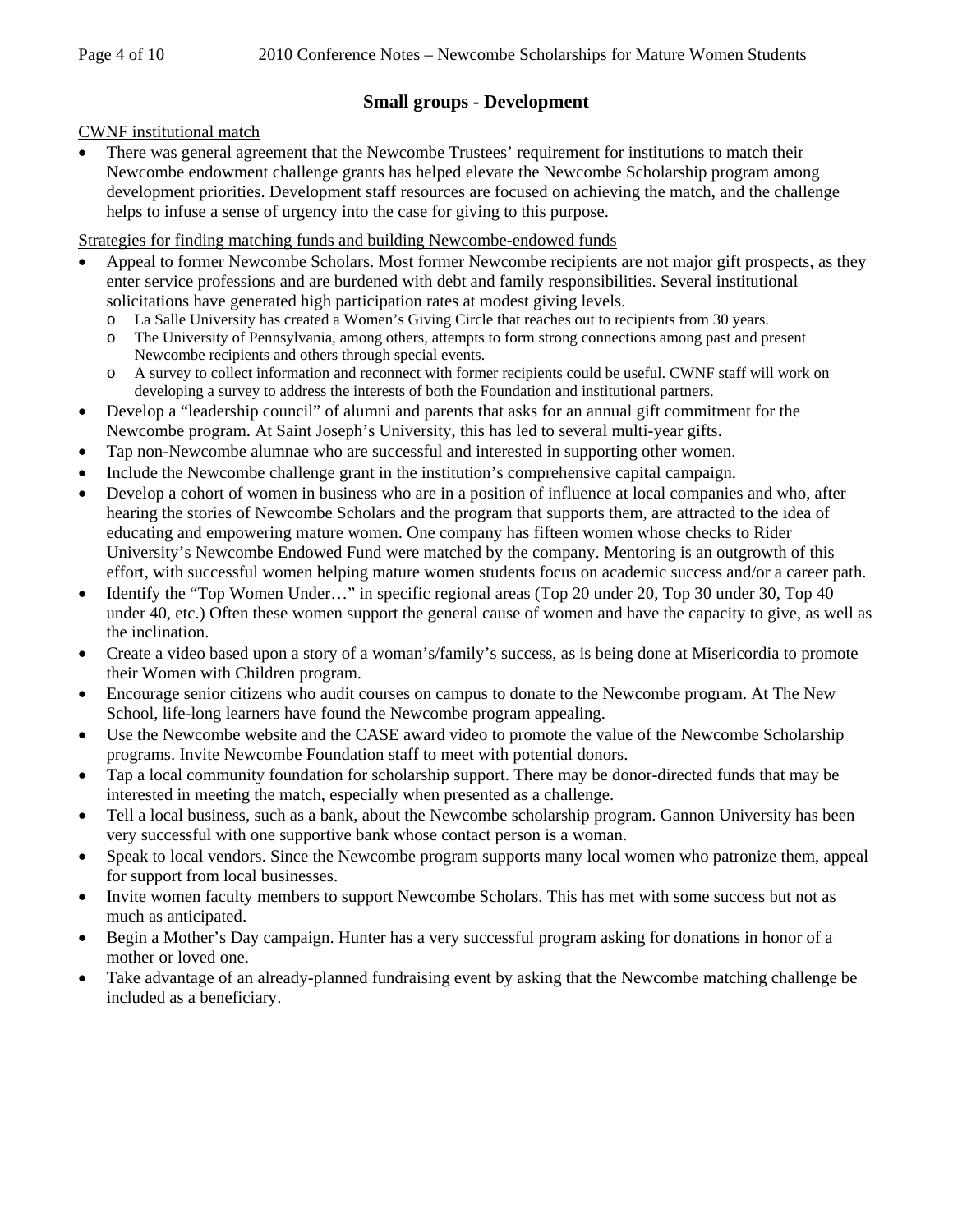#### Issues related to fundraising strategy

- While geographic dispersal of former Newcombe scholars makes it difficult to maintain contact, newsletters, events, etc. can help.
- Cumulative private debt of recipients is often more than the recorded academic debt and should be recognized as a hindrance to giving.
- At West Chester University and elsewhere, the pursuit of Newcombe matching funds is seen as competition by others within the institution who seek similar donors to support women generally.
- Funds for scholarships are often secondary priorities for capital campaigns. Although scholarship funds resonate with many donors, institutions tend to look first to funding construction, renovation and operating expenses.
- Fewer institutions are relying on special events (galas, golf outings, etc.) because of the amount of work they require and the limited return they provide.

Creating a community of Newcombe Scholars (see also the notes on the Student Services discussions)

- The University of Scranton holds a luncheon for Newcombe scholars during a quiet time of the year to build a sense of community, offering advice and information about services that are available to mature women (from help with parking to counseling).
- Misericordia University and other institutions have developed a mentoring component that matches current Newcombe recipients with past recipients or external/community mentors.
- Rider University invites current Newcombe scholars, faculty, and administrators to an annual reception to recognize scholars and to encourage faculty and administrators to advocate for Newcombe students. Each scholar speaks for a few minutes about her experience.

#### Building the case for giving: recommendation

- Development professionals can become more effective by deepening their understanding of what data are available that demonstrate the impact of the Newcombe Scholarship program. This can help make a stronger case for support from potential donors.
- The relationship between Development and Student Services should be explored further, as should the processes necessary to collect pertinent data.

## **Full group discussions**

#### Small group discussion summaries

Each small group moderator gave a brief summary for the larger group of topics discussed and some discussion highlights. [See previous sections.] Some of the later discussion (below) was stimulated by these reports.

#### CWNF report about student thank-you letters

Tom Wilfrid encouraged everyone to read the one-page summary of the recent report analyzing 377 thank-you letters the Foundation received from Newcombe Scholars during 2009-10, and to download the full report via [http://www.newcombefoundation.org/current\\_mws.html](http://www.newcombefoundation.org/current_mws.html). It is titled *What Student Letters Tell Us: The Impact of 2009-10 Newcombe Scholarships on Mature Women Students and Students with Disabilities.* Diane Wilfrid provided additional detail about the project and highlighted its findings.

#### Newcombe website updates

Tom projected real-time website images to highlight several recent innovations:

- Throughout the website, all data have been updated to reflect 2009-10 final reports from institutions and 2010-11 grant awards by the Foundation.
- A ribbon on the **Home Page** now highlights the Foundation's 2010 receipt of the *James L. Fisher Award for Distinguished Service to Education* from CASE. A link on that ribbon leads to a description of the award and the video that was used to introduce the Foundation at the July 19 CASE awards luncheon in NYC.
- Within the **About** section, a subsection on **Recognitions** contains articles focusing on the two major awards that the Foundation received since last year's conference: the November 2009 *Outstanding Foundation of the Year* award from the Greater Philadelphia Chapter of the Association of Fundraising Professionals, and the July 2010 CASE Award.
- Also within the **About** section, a new subsection called **Donate** invites browsers to consider donating to the Newcombe-endowed fund at any institution that administers one. This subsection will eventually contain links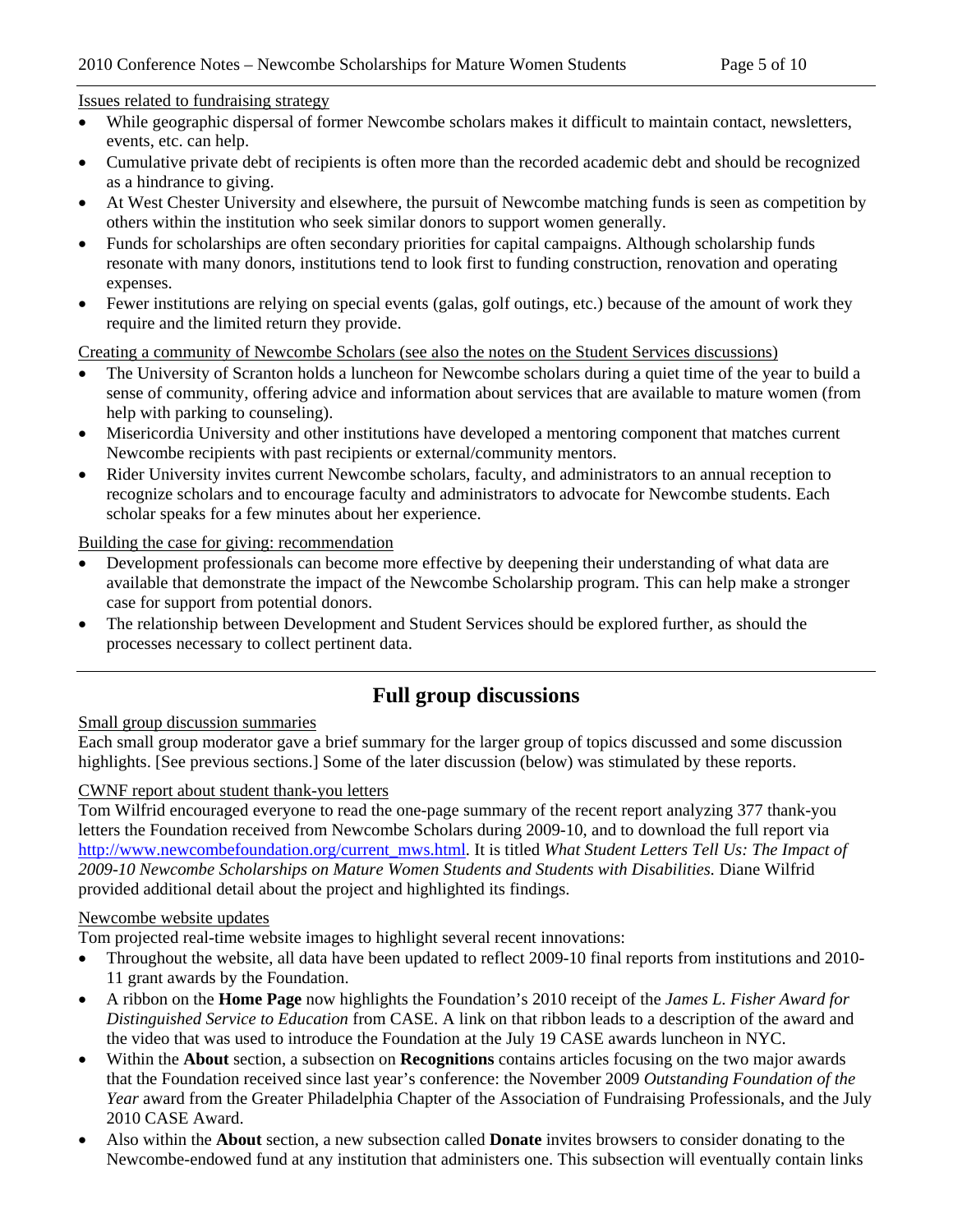to the appropriate page within each funded institution's website. There is also a low-key solicitation of inquiries aimed at any donor who might wish to make a significant gift to the Newcombe Foundation itself.

- Within the **Scholarships** section's subsection on **Mature Women Students**, the left-hand bar has an entry titled **Information for Currently Funded Institutions**. This links users to a page listing key upcoming dates in the program's calendar and to a list of Newcombe-related documents to download in pdf format. Already posted on that page are the Mature Women Students program policy of the Newcombe Trustees, the previously distributed *Conference Notes* from 2008 and 2009, these *2010 Conference Notes*, and scholarship application forms from several institutions that require that students submit them.
- Institutional feature articles are added each month to the **Spotlight** section. All involved with Newcombe Scholarships programs are encouraged to read each installment, including those pertaining to programs for students with disabilities. Additional features are always welcomed, both from institutions that are not yet represented on the site and from any that would like to highlight a second area of service to mature women students.

#### Interim report and reapplication

 Catherine Thomas reminded each of those who serve as an institution's principal Newcombe liaison that the 2010-11 Interim Report and the 2011-12 Reapplication are due on December 3. She pointed out that the Foundation was asking for more information in narrative format this year, particularly in the Reapplication. Rather than simply specifying an amount of funding requested for 2011-12, institutions are asked to make the case in writing for whatever level they seek. She invited anyone with further questions about either the Interim Report or Reapplication to contact her at the Foundation office.

#### Distribution of scholarship awards

 Several institutions select Newcombe Scholars at the start of each year, allocating all available funds. Others reserve some funds for spring awards that are decided in mid-year. Among the former institutions, some will make special awards if funds become available unexpectedly during the year (e.g., if a recipient does not return for spring).

#### Newcombe Scholarships and community college transfer

 A participant questioned whether community college transfer students who arrive with sixty credits or more are eligible to be considered for a Newcombe Scholarship, and whether a 2.5 or higher GPA from the community college was sufficient to meet the Foundation's selection criterion. Tom Wilfrid answered yes to both parts of this question on behalf of the Foundation. He commented further that, as a high proportion of community college graduates have financial need, the Foundation sees them as an ideal target audience for Newcombe Scholarships. In particular, the Foundation would have no objection if a Newcombe Scholarship were used to persuade a Newcombe-qualified community college graduate to enroll at a Newcombe-funded institution – if that best fits the needs of students at that institution.

#### Student thank-you letters

- The discussion (see page 3) from the small group of Financial Aid professionals was cited as an example of a topic in which people from Development and Student Services also have interest. Tom offered to post a link to UMBC's guidelines for student letters on the **Information for Currently Funded Institutions page** on the CWNF website.
- Anita Miller (Gannon University) commented that the Association of Donor Professionals would love to see the Foundation's report, and offered to put them in touch with Diane.

#### What should be required of Newcombe Scholars?

- Someone asked if it might be appropriate to impose a community service requirement on Newcombe Scholars. Misericordia University requires it of those in its Women With Children program, who live on campus. Most seemed to think that for most Newcombe Scholars, the struggle to pay proper attention to studies, family and work renders requirements like community service unrealistic.
- Other institutions would like to require Newcombe Scholars to attend career workshops, orientation or advisement sessions or other gatherings, but do not want to overwhelm them.

#### Changing student characteristics

 Misericordia has observed an increase in multigenerational housing arrangements. There are more now than at any other time since the collapse of the coal industry.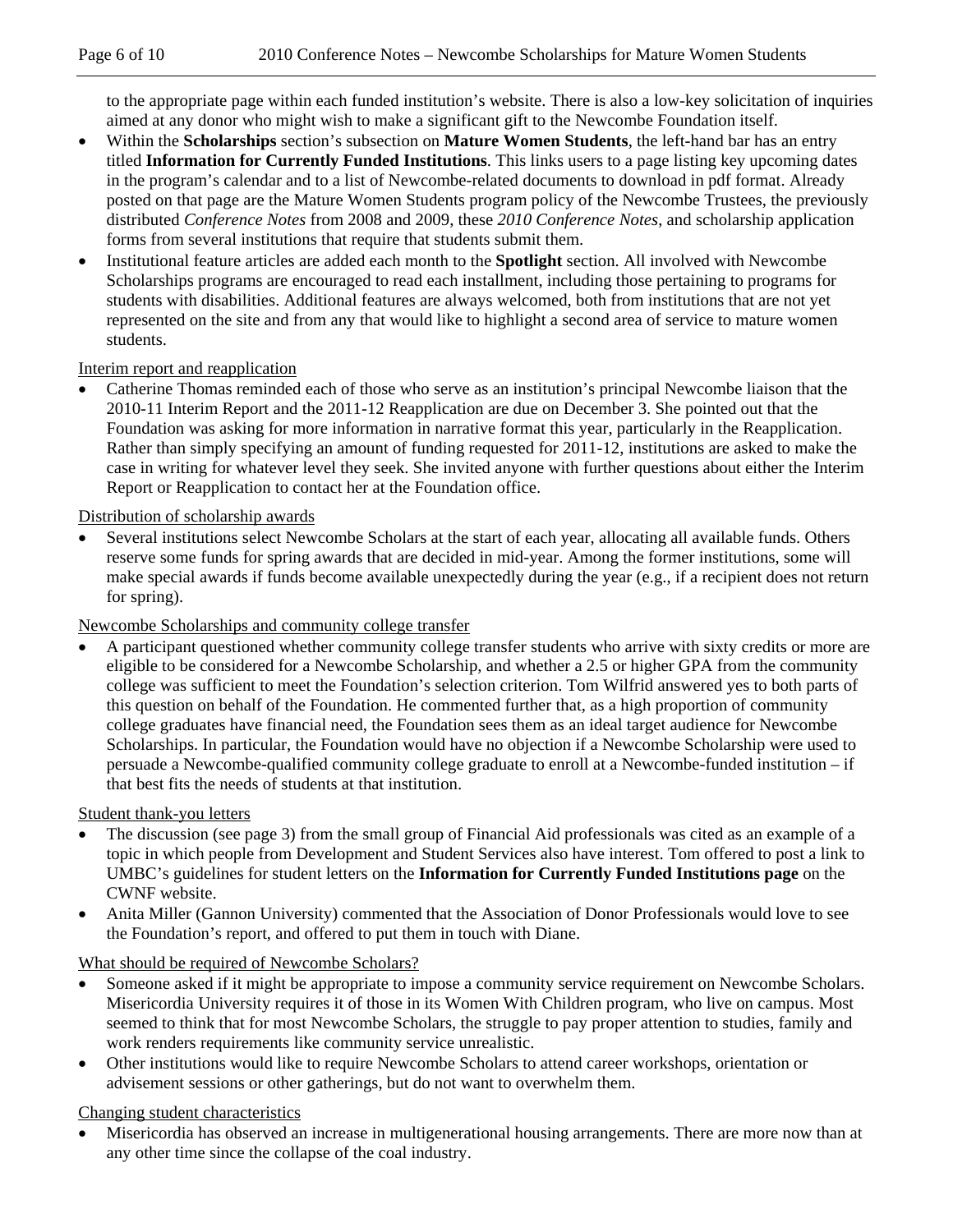#### The GPA requirement

 Representatives from UM College Park and other institutions asked if the Foundation could be more flexible on its requirement that all Newcombe Scholars maintain at least a 2.50 GPA. Tom Wilfrid affirmed that the Newcombe Trustees were quite intentional about that provision of their policy. They want Newcombe Scholars to be seen by their peers and faculty members as high-performing students. As they are acutely aware of the limited nature of the Foundation's resources, they insist that their partner institutions find other resources to meet other students' needs.

#### Encouraging community among Newcombe Scholars

- West Chester University provides free child care for those attending programs at which the institution desires their participation. Liability concerns will prevent this from working at institutions that do not have a licensed childcare provider on site.
- UM College Park suggests co-scheduling "Kids on Campus" events with those for mature women. This can make it much easier for those who are parents to attend.

#### Use of Newcombe funds

 A question was raised as to whether the Newcombe Foundation might be amenable to having a portion of an institution's grant be applied to program expenses that would benefit mature women students (e.g., providing child care or a speaker's fee for a program of interest to them). Alternatively, could funds raised and applied to such programs be considered part of an institution's match to a Newcombe grant? Tom Wilfrid answered that the policy of the Newcombe Trustees is quite clear on these points: all grant funds and all recognized matches must go to student scholarships or a Newcombe-endowed scholarship fund. Among the assumptions behind the Trustees' policy is that the Newcombe Foundation should not be the only source of resources that support mature women students.

#### Assessment of services for mature women students

- Art King of Towson University expressed interest in hearing colleagues' views on what success looks like in serving mature women students, and what kinds of assessment might be done.
	- o Tom Wilfrid reminded/advised everyone attending that the Foundation encourages each institution to conduct assessments of the success of its Newcombe Scholars and to share the results of those assessments with the Foundation. Several institutions have done such assessments, most recently Widener University. Tom offered to post a sample survey instrument on the Foundation's website in the coming months.
	- o Beverly Greenfeig of UMCP suggested that assessments start with straightforward measures such as retention and graduation, e.g., ask "How many who received a Newcombe Scholarship graduate, in how long?" and compare with other mature women students who have completed 60 credits.
	- o Fred Foley of La Salle University reported that in the last year, LaSalle has been pulling together graduation/retention data on thirty years of Newcombe Scholars. Results so far show a very high graduation rate among hundreds of students, but there has been no comparison with other cohorts.

#### Value of conference / Future conferences

- Tom Wilfrid encouraged all attendees to provide feedback to the Foundation (either immediately or at any later time via email or telephone) about the value of the conference to individuals and institutions, and any ideas/suggestions about future conferences. Among the comments received were:
	- o A first-time attendee was very pleased to meet, chat with and learn from a counterpart at a similar institution.
	- o Several indicated that they had found the experiment with small-group breakout sessions to be very helpful. Others felt that the cross-fertilization of ideas among colleagues who work in different institutional "silos" also has value and should not be abandoned.
	- o One attendee suggested that future breakout groups be given a more specific focus or goal.
	- o Tom Malloy of Widener University commented that it is important not to compartmentalize financial aid professionals and other specialists attending such conferences. Rather, it is very important that all involved work together and exchange information and perspectives. Many others agreed.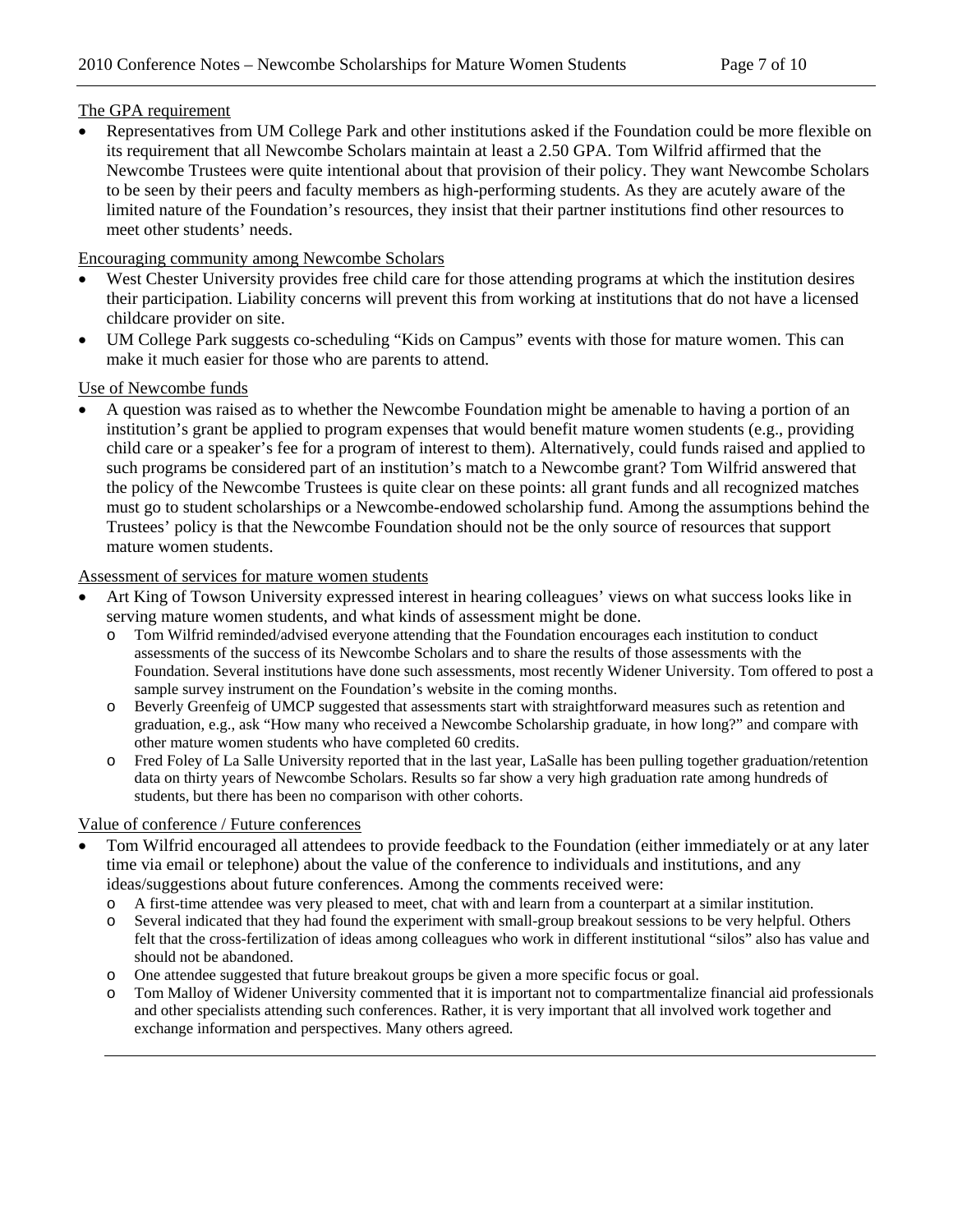# **Photos – Day One**

*Top:* Part of the full group (22). *Middle:* Development group discussion. *Bottom:* Student Services group discussion.

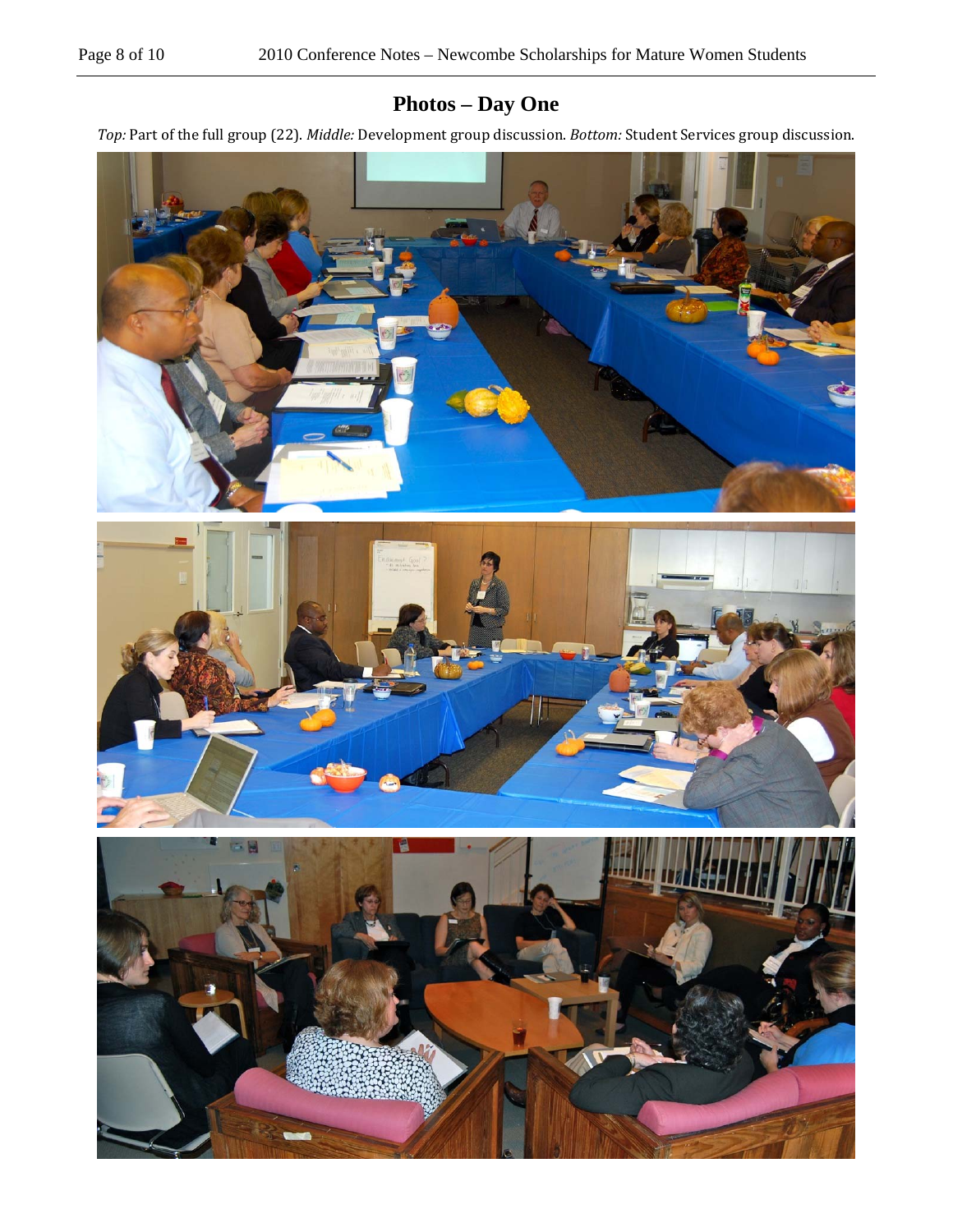# **Photos – Day Two**

*Top:* Part of the full group (42). *Bottom:* Development group discussion. *Next page, top:* Student Services group discussion. *Next page, bottom:* Financial Aid discussion.